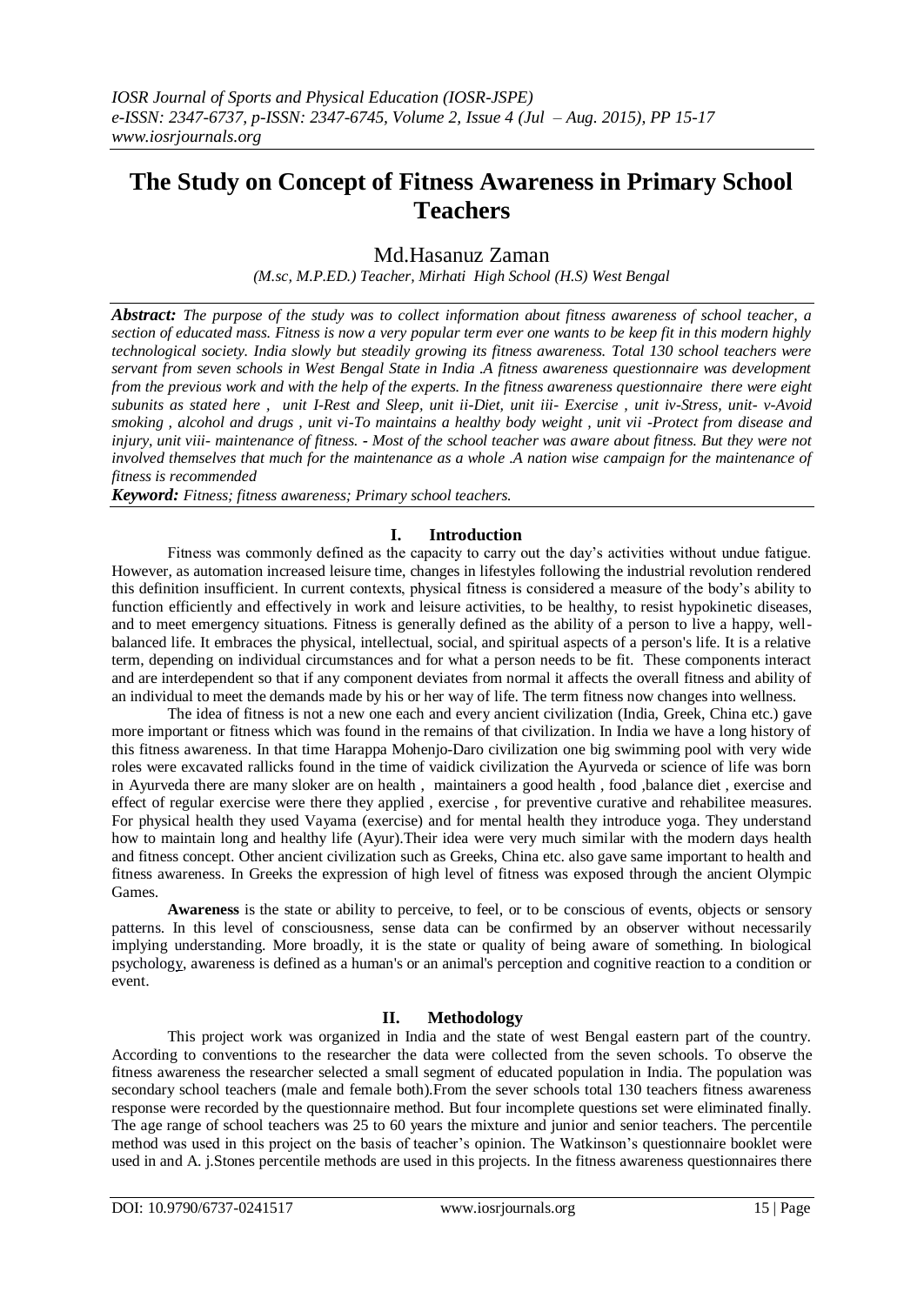are 3 types of answer agree, undecided disagree. The researcher his self with the help of his follow classmate counted the answers the entire question under the eight units.

#### **III. Statistical Procedur**

The percentage of response (agree, disagree, undecided) were calculated and made graphical presentation to know the nature of response.

#### **IV. Result**

Fitness is a very common word in this modern high speed age. To maintain a balance between the demands of high speed in each and every work fitness is essential to everybody. So most of educated person those who want to achieve successes in their respective fields are very much aware about fitness or in other word fitness conscious. In this project the researcher selects d small section of educated within his reach. There is no such previous Indian data in the internet sources which may help the present researcher s endeavor. School teacher are the are responsible member of socially who can propagate the fitness awareness to the tacks and care rows of the student.

The questionnaire divided into eight units: unit-I Rest and sleep. Unit-ii diet, Unit –iii Exercise, Unitiv-Stress, Unit-v-Avoid alcohol and drugs, Unit-vi- Injury maintain a healthy body weight unit-vii-Protect from disease and Unit-viii-Maintain fitness. Total 45 questions were asked and gathered information about fitness. Total data were collected and expressed by graphical plot in percentage.



**Graphical Presentation Of The Subjects Opinion**

Percentage of subjects opinion

## **V. Discussion**

Fitness is now a household word. In a educated family every one may have some idea about fitness. In the modern speedy word fitness is essential and everyone needs fitness. The school teachers are not the exception as a responsible part of this society. Fitness awareness from the school teachers may create a long lasting effect to student as an individual and for a future responsible citizen as a whole. It was said that "fit people make a fit nation". The reflection of that idea one may observe in the Olympic medal tally. On the other hand fitness decreases the health coast of a nation. The prevention is better than cure is a century old sentence. To prevent disease and injury fitness provides strong support. The teachers of the back bone of a nation and they are the producer of healthy citizen.

 In the present study the researcher wanted to observe physical fitness awareness among the school teacher with the help of some experts the scholar developed a questionnaire consisting of eight sub-areas to know the fitness awareness. In the most the cases the teachers are aware of fitness but in practical life most of them were not practicing properly to maintain their level of fitness. The reflections of their mental set up were reflected in their answers. The researcher may concluded that school teachers are moderate aware about fitness. To make them fully aware a nationwide publicity, incentive skim, and encouragement should be started as early as possible.